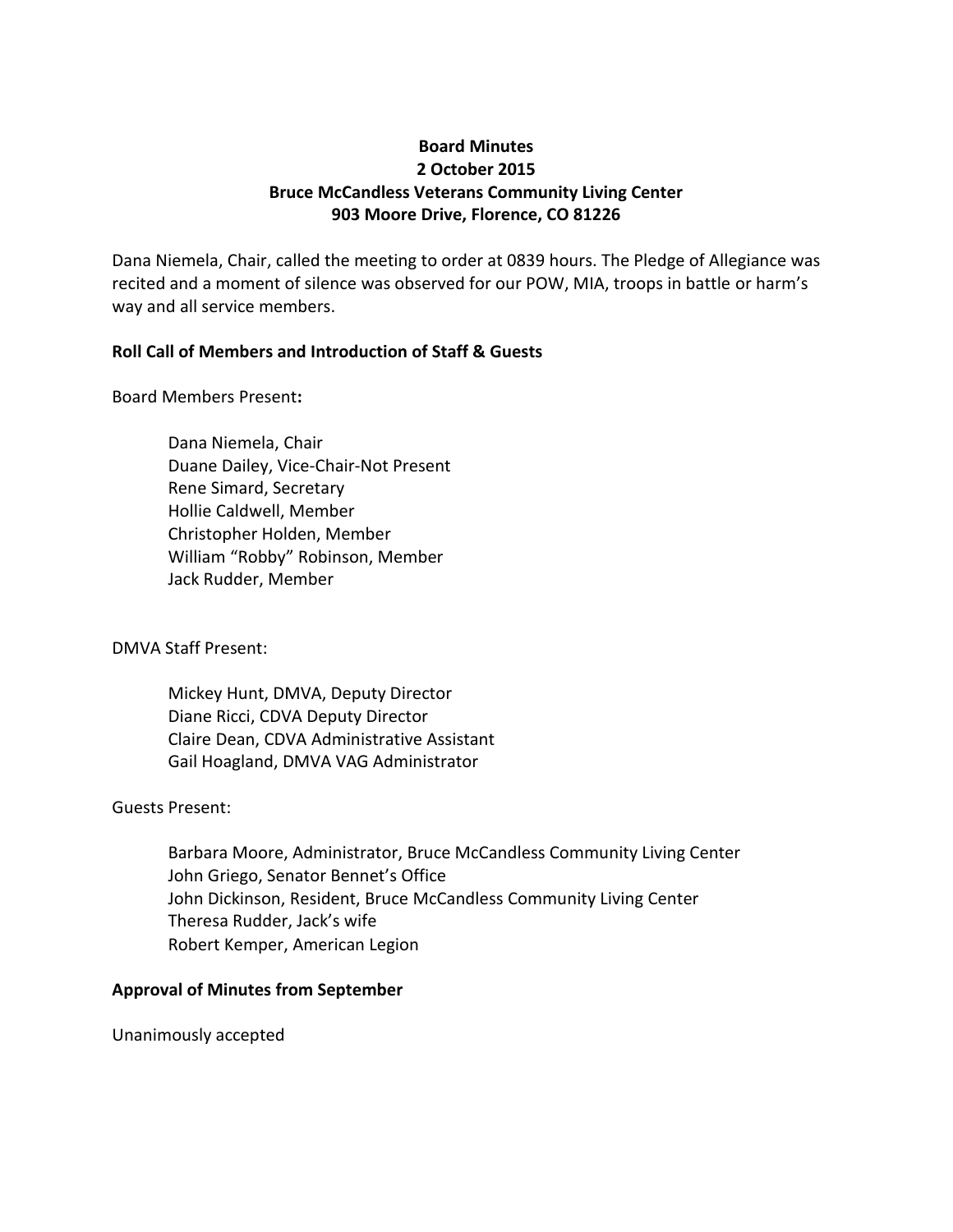#### **Guest Introduction – Dana Niemela**

Barbara Moore, Administrator of the Bruce McCandless Community Living Center explained that the center was the first State Veterans Nursing Home in the nation to be an Eden registered home and will be the fourth nursing home in the country to complete milestone 3. For five consecutive years, the home has been rated five stars. 50 staff members care for nearly 100 residents. The Living Center provides a specialized neighborhood for patients with dementia and three other neighborhoods that offer short-term and long-term care. The facility was built in 1975 and has had over \$8mil in renovations over the last decade. Located in a rural community, it is difficult to find consistent staffing. The facility accepts out-of-state residents. John Dickinson, Resident Council President at Bruce McCandless Community Living Center, thanked everyone for their support. The Resident Council is the governing body of the Center and they meet on the first Friday of every month. A community meeting is held every Monday to encourage communication between residents and staff. Various activities are exhibited on a monthly calendar.

Chris Holden inquired about how the nursing home came to be named. Barbara Moore explained that it was named after Bruce McCandless Sr., a WWII veteran who served in the Navy and received the Congressional Medal of Honor. His son, Bruce McCandless Jr., also served in the Navy and later became an astronaut. The McCandless family has lived in Florence for many generations.

Dana Niemela asked what some of the biggest challenges residents have that are addressed at the Resident Council meeting. John Dickinson replied that the Council continually tries to improve communications in an effort to bring the community together. Staff and residents created several floats for the Florence Pioneer Days parade. Another great success is the annual Halloween party held at the Living Center that establishes youth involvement. On Memorial Day, the local radio station plays military stories provided by resident veterans. Listeners are encouraged to volunteer at the Living Center.

Robby Robinson wondered if loosening VA regulations requiring nursing homes to have 75% of their residents be veterans' would help, since many spouses and widows are turned away. Jack Rudder asked if they have anyone at the Living Center that helps veterans with their claims. A certified staff member is available to help those veterans who live in the Center.

Robby Robinson: He attended the El Paso County Veterans summit. The legislators who hosted it are starting a bipartisan Veterans Caucus in the General Assembly. They will be looking for presentations during the next session. He suggested that the Veterans Affairs Annual Report could be presented if approved by the Adjutant General and the Governor's office.

Jack Rudder: The expansion to Homelake cemetery was rededicated on September 11. As part of a civil war reenactment group, Jack and his group were invited to perform at Fort Garland for Lt. Col. Brey Hopkins' change of command.

Chris Holden: At the Veterans Summit, Chris spoke with Mike Webb of Fort Carson/Transition University reestablishing ties and gaining connections.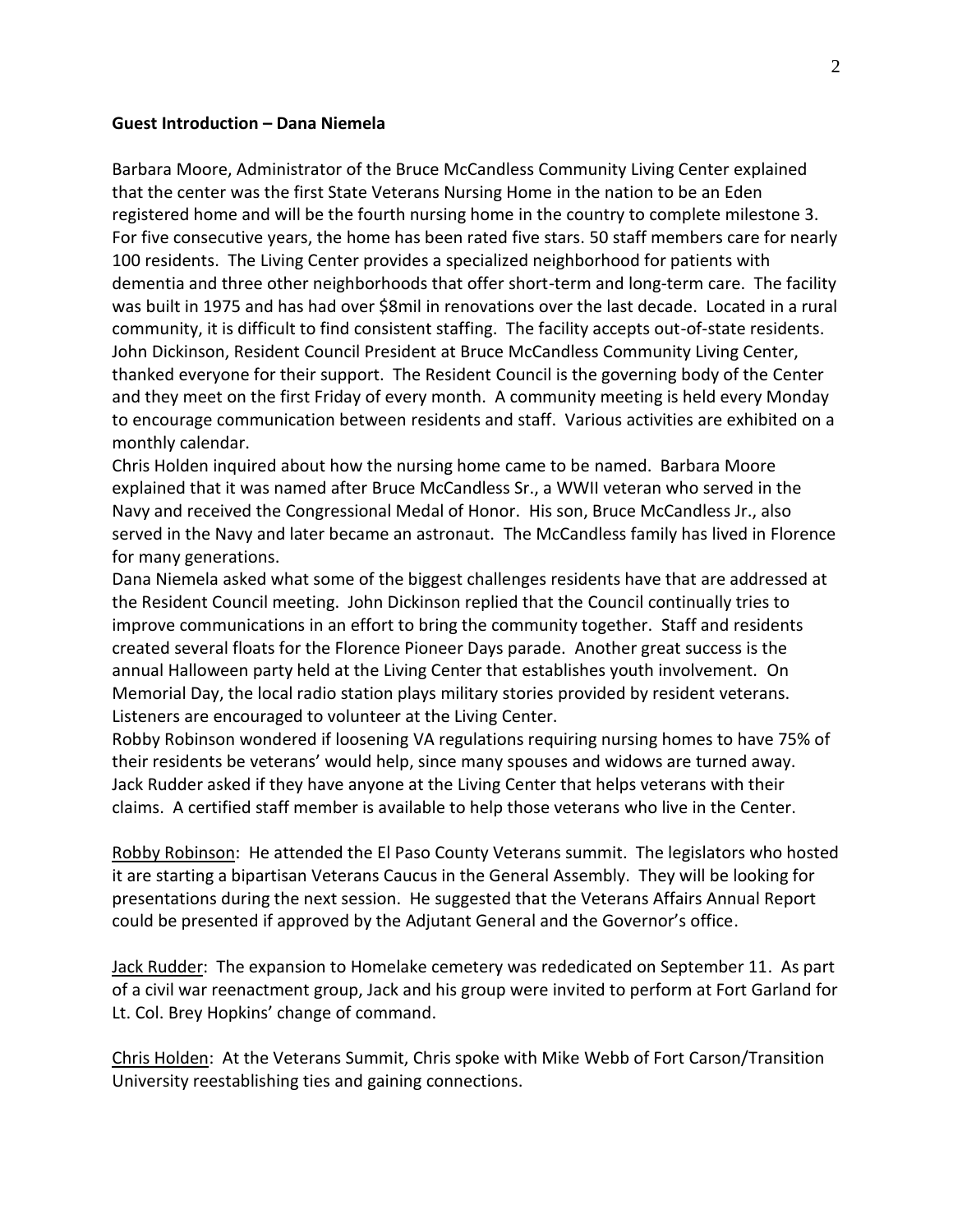Hollie Caldwell: Two veterans are interested in serving on the Veterans Memorial Commission. Their names and contact information were forwarded to Greg Dorman.

Rene Simard: The Aurora Defense Council, 350 members consisting of military and community leaders, will focus this year on homeless veterans. James Gillespie with Mile High Behavioral Health will advise the Defense Council on homeless veteran issues.

Dana Niemela: The Veterans Administration is launching a Veterans Economic Community Initiative. It is important that communities have a voice. My VA Communities has been developed in Colorado Springs and will hold a town hall meeting December 3, from 4-6pm. Board members are strongly encouraged to attend.

John Griego, from Senator Bennet's Colorado Springs office, mentioned that the Mt. Carmel Center for Excellence will be a one-stop for veterans in Colorado Springs. Construction is 50% complete. Federal funds have been secured for the VA hospital in Aurora. Several buildings and a parking garage will not be built, to keep the project within budget.

Robert Kemper, from American Legion in Florence, stated that his challenges and successes have been providing rent and utility payments to deserving veterans.

Theresa Rudder is very active in the Homelake community.

Mickey Hunt: OEF/OIF veterans are in need of jobs and homes in Grand Junction. It is hoped that the Grand Junction VA Hospital Director will ask for a Veterans Economic Community Initiative in the area. The Volunteers of America have a renewed interest in running a one-stop in the vacant Grand Junction Armory. The Capital Development Committee will meet at the Alamosa Armory on October 20. State legislation will attempt to define what a veteran is. The proposal is to adopt the federal definitions. \$13,000 was found for board travel expenses. Board travel funding will not be taken from the Division's budget. Applications are being reviewed for the Strategic Planner position. Mickey attended The Women Veteran's Conference on September 12. San Luis Valley Veterans Coalition met in Alamosa. He felt that the VA did not answer the important questions. The State Veterans Community Living Centers will be visited on October 15 and 16. The Governor's budget will be released on November 1. Both Mickey and General Edwards will meet with the JBC in late November. Mickey is a board member of the Pikes Peak My VA. Gail will provide five to ten grant issue questions to Mickey for the next Pikes Peak My VA meeting. General Edwards has been asked to speak at the next board meeting which will be held at the Wings over the Rockies on November 4. The Chinooks will be back in December.

Diane Ricci: The cemetery expansion is complete. A State Service Officer will be stationed every Wednesday at the Volunteers of America, located on Santa Fe. The Division is down two Service Officers at present. The Regional Training held last week was a huge success. Veteran Homeless Stand-downs will be held October 2 in Pueblo, October 20 in Colorado Springs, October 27 in the four corners area, October 30 in Grand Junction, November 5 in Denver,